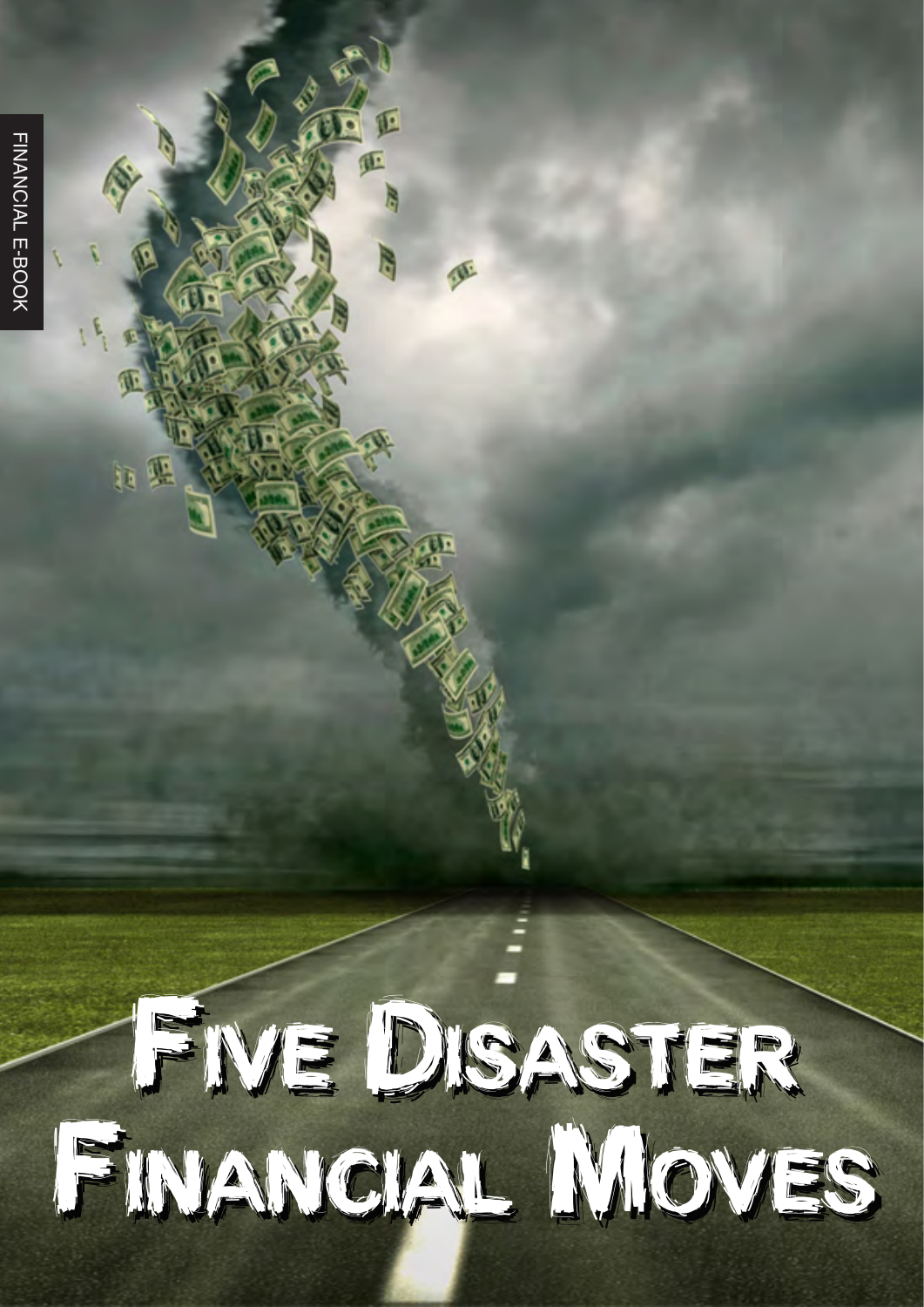## 5 Disaster Financial Moves



If you avoid these 5 disaster financial moves, you should have a good chance of If you avoid these 5 disaster financial moves, you should have a good chance of becoming prosperous and hitting your goals. If you have made one of these already, it becoming prosperous and hitting your goals. If you have made one of these already, it may be time to come see us to show you how to get back on track. may be time to come see us to show you how to get back on track.

This is our top one as it will truly cripple your long term financial plan. Years ago, we heard of a very This is our top one as it will truly cripple your long term financial plan. Years ago, we heard of a very simple financial ratio called the primary obligation ratio which said that your mortgage payment simple financial ratio called the primary obligation ratio which said that your mortgage payment shouldn't be much more than 28% to 34% of your total gross monthly income. Use that statistic in shouldn't be much more than 28% to 34% of your total gross monthly income. Use that statistic in conjunction with putting 20% down on your home purchase and you will typically avoid this number one conjunction with putting 20% down on your home purchase and you will typically avoid this number one financial disaster. It is impossible to squeeze into a home financially like you would a car or some other financial disaster. It is impossible to squeeze into a home financially like you would a car or some other one time purchase. Many people forget the cost of furnishing the house which can run 5% to 15% of the one time purchase. Many people forget the cost of furnishing the house which can run 5% to 15% of the home value depending on your taste. While most people think that they can 'fill' their home over the home value depending on your taste. While most people think that they can 'fill' their home over the rest of their lives, the truth is people work hard to fill up their unfinished homes compounding their rest of their lives, the truth is people work hard to fill up their unfinished homes compounding their initially bad decision. In addition, you should estimate that basic upkeep of your home will be 2% to 4% initially bad decision. In addition, you should estimate that basic upkeep of your home will be 2% to 4% annually. This goes from landscaping, to a blown water heater, or just painting rooms again. Many annually. This goes from landscaping, to a blown water heater, or just painting rooms again. Many people do not put these costs into their budget when they figure their mortgage payment. Last, for the people do not put these costs into their budget when they figure their mortgage payment. Last, for the newly married couple that has two incomes, you should consider what will happen when you have your newly married couple that has two incomes, you should consider what will happen when you have your first child. In many cases, one spouse decides to stay home after the birth of a first child. Beyond the new first child. In many cases, one spouse decides to stay home after the birth of a first child. Beyond the new kid expenditures, the budget takes a huge hit with one less income. kid expenditures, the budget takes a huge hit with one less income. Than You Can Afford 1<br>This is our top one as it will truly cripple your long term financial plan<br>simple financial ratio called the primary obligation ratio which said t

Sure you will hear the story of some guy who invested in a start up technology company, a newly developed building, or some fancy new gadget who made a boatload of money. However, for the regular developed building, or some fancy new gadget who made a boatload of money. However, for the regular guys and gals who put money into a friend's start up restaurant, a piece of land they never saw, or a few guys and gals who put money into a friend's start up restaurant, a piece of land they never saw, or a few shares in a new company it generally doesn't work out in the long run. The odds of cashing in a private shares in a new company it generally doesn't work out in the long run. The odds of cashing in a private equity investment are very slim. Less than 5% of the time does money actually come out the back end of equity investment are very slim. Less than 5% of the time does money actually come out the back end of the investment, with more often the result being a loss of all of the money. Here is our simple rule: If you the investment, with more often the result being a loss of all of the money. Here is our simple rule: If you aren't going to be actively involved in the business as an owner stay away. Unless of course you want to aren't going to be actively involved in the business as an owner stay away. Unless of course you want to lose your money or have it take 10 years longer than you thought to try and get it back. lose your money or have it take 10 years longer than you thought to try and get it back. **Private Equity Investments With Friends**<br>Sure you will hear the story of some guy who invested in a start up technology company, a newly<br>developed building, or some fancy new gadget who made a boatload of money. However,

CONTENT IS DEVELOPED FROM SOURCES BELIEVED TO BE PROVIDING ACCURATE INFORMATION. THE INFORMATION IN THIS MATERIAL IS NOT INTENDED AS TAX OF<br>AL ADVICE. IT MAY NOT BE USED FOR THE PURPOSE OF AVOIDING ANY FEDERAL TAX PENALTIE OR THE PURPOSE OF AVOIDING ANY FEDERAL TAX PENALTIES. PLEASE CONSULT LEGAL OR TAX PROFESSIONALS FOR SPEC<br>'IDUAL SITUATION. THIS MATERIAL WAS DEVELOPED AND PRODUCED BY HELLO MY NAME IS, LLC TO PROVIDE INFORMATION C<br>THE OP INFORMATION REGARDING YOUR INDIVIDUAL SITUATION. THIS MATERIAL WAS DEVELOPED AND PRODUCED BY HELLO MY NAME IS, LLC TO PROVIDE INFORMATION ON A<br>TOPIC THAT MAY BE ON INTEREST. THE OPINIONS EXPRESSED AND MATERIAL PROVIDED ARE SOLICITATION FOR THE PURCHASE OR SALE OF ANY SECURITY. COPYRIGHT 2014 HELLO MY NAME IS, LLC.